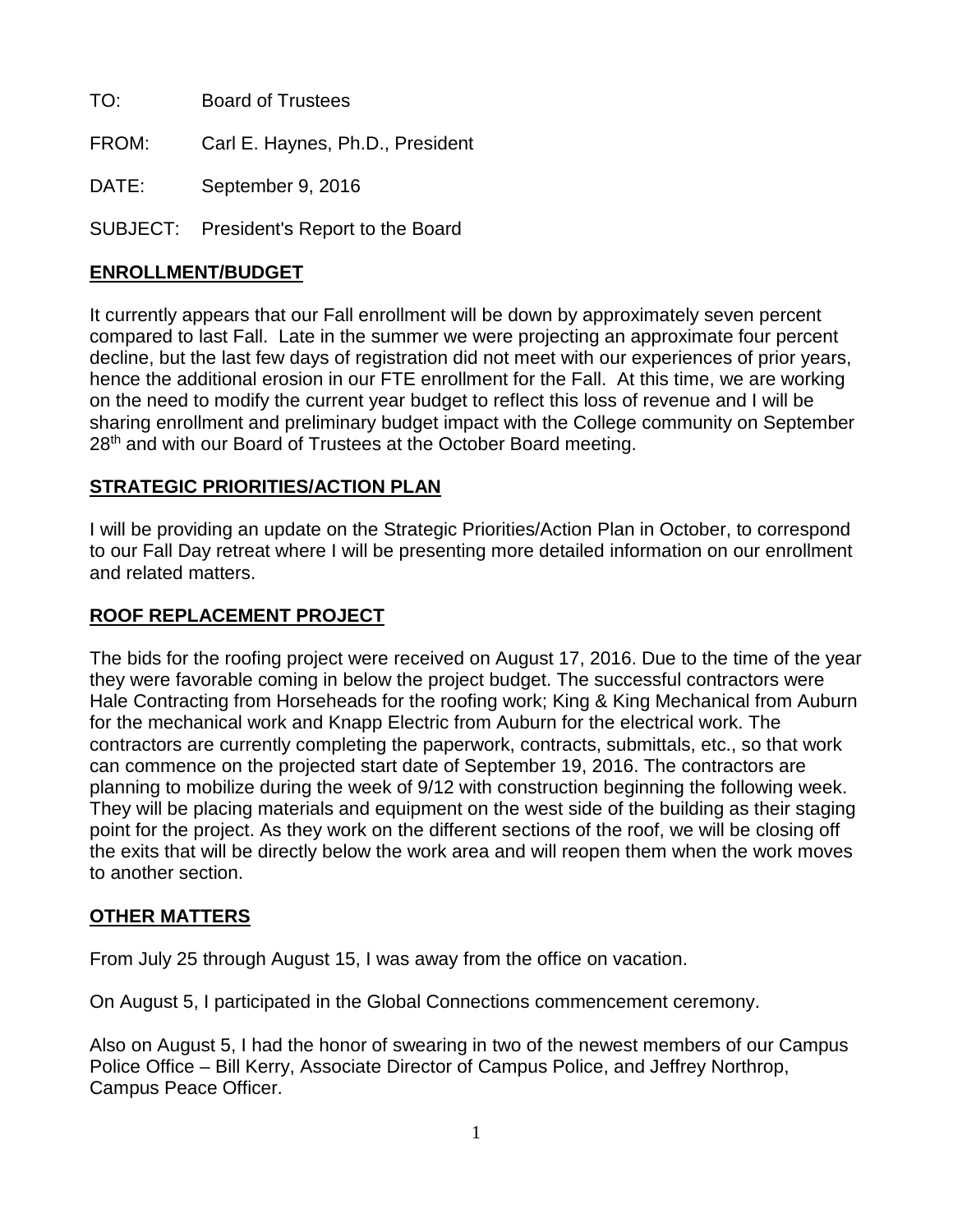On August 15, Dean Bradac, Seth Thompson, Chief Diversity Officer, and I traveled to Binghamton University to meet with staff from Binghamton University, SUNY Broome, and Corning Community College to discuss how to further enhance our collaborative efforts at diversity, equity and inclusion on our respective campuses and region.

On August 17, we welcomed back our faculty and staff. I provided welcome remarks and an update on enrollment and budget.

Also on August 17, I attended a lunch with the Vector Scholars where I met many of the new students participating in the pre-semester transition program. We have 38 students in the program this year.

On August 19, I attended the CollegeNow Conference held on our campus where I provided welcoming remarks and brief updates on the status of the College. More than 150 high school concurrent enrollment teachers spent the day participating in workshops presented by TC3 faculty - evidence of CollegeNow TC3's ongoing commitment to professional development. The teachers came from 50 area schools and participated in workshops designed toward honing high school teachers' instructional techniques as they prepare to get high school students ready for college-level work. These collaborations significantly improve the student academic outcomes and the transition from high school to college and we've had great success in connecting our TC3 faculty with our high schools teachers. It's an opportunity for both sides to learn from each other.

On August 22, I provided welcoming remarks at our New Student Orientation Program.

On August 23, I met with Deborah Dietrich and Benay Rubenstein for a discussion of the College Initiative Upstate – a program of Opportunities, Alternatives, and Resources (OAR) of Tompkins County that creates opportunities for people with criminal justice violations.

Also on August 23, we held an Executive Committee meeting of the Board of Trustees for action on the bids for the roof project, capital payments, and naming of the Arthur Kuckes Childcare Center, all of which were approved by the Executive Committee.

On August 25, Walter Poland and I participated in a conference call with Mara Andersen, recently appointed Executive Director of Community Colleges for International Development (CCID).

On August 26, I met with Tom Gallagher, previously Mayor of the City of Cortland, and provided him with a tour of our farm and Coltivare.

On August 29, Paul Brenner and I met with Lisa Whitaker, CEO of CFCU Community Credit Union, to discuss possible support for our Childcare Center campaign.

Also on August 29, Paul Brenner and I met with Ron Denniston, President and CEO of the 1<sup>st</sup> National Bank of Dryden, to discuss possible support for our Childcare Center campaign.